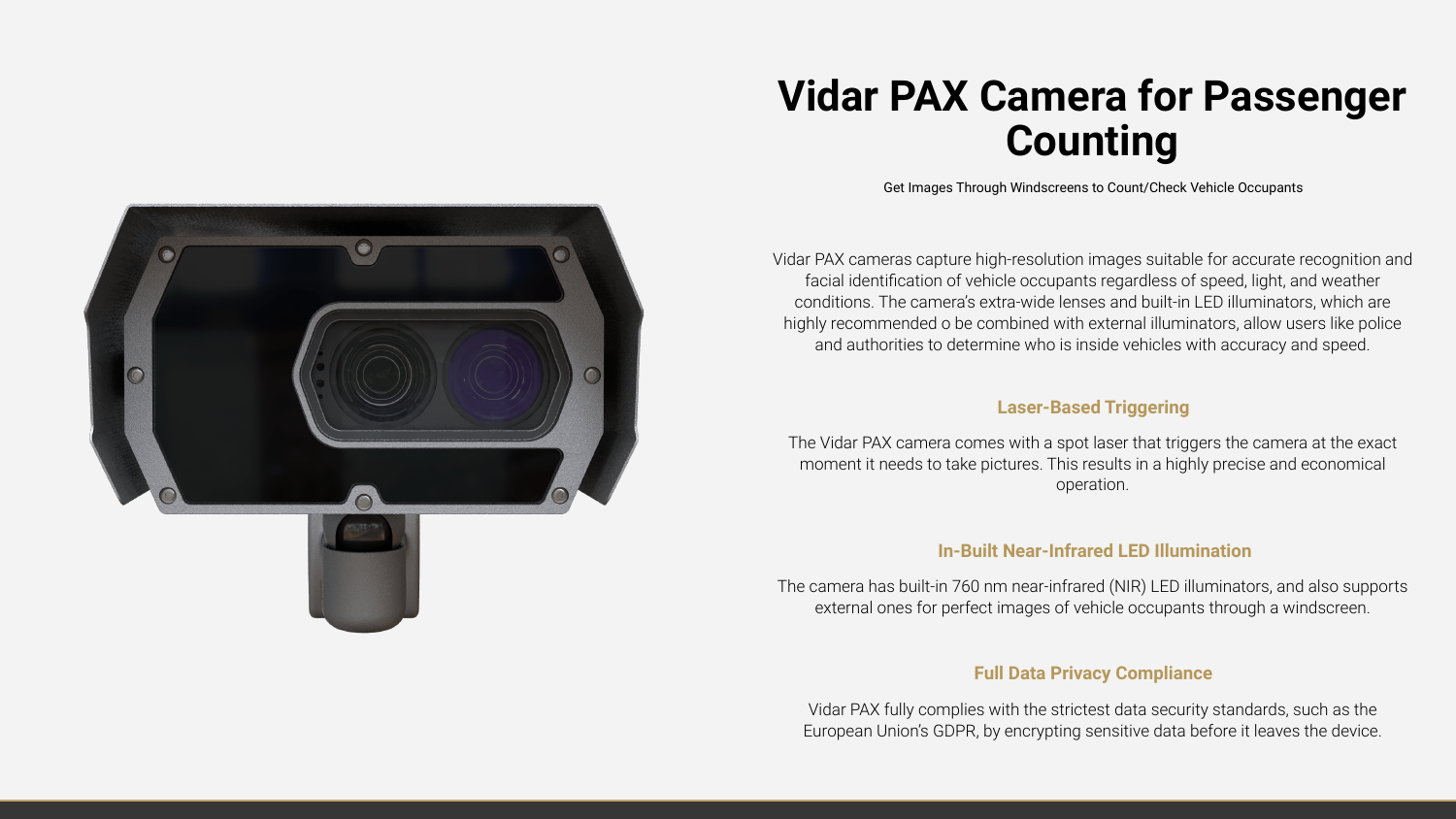| Resolution       | Sensor 1 & 2: 1440x1080                                                                                        |
|------------------|----------------------------------------------------------------------------------------------------------------|
| Max FPS          | Sensor 1 & 2: 120 FPS*                                                                                         |
| Sensor           | Sensor 1: color + Allpass filter, global shutter<br>Sensor 2: black & white + IR Bypass filter, global shutter |
| Day/night switch | Automatic brightness control with predefined traffic environments or manual                                    |
| Lens             | Motorized zoom and focus, remotely adjustable                                                                  |
| Lens mount       | Custom mount                                                                                                   |
| Angle of view    | Optics 1 & 2: 79° x 63°                                                                                        |
| Optical zoom     | Optics 1 & 2: 3x                                                                                               |
| Focal length     | Optics 1 & 2:<br>Variable<br>$3-9$ mm                                                                          |

### Imaging

| PAX + ANPR range                                            | Up to 9 m (29.53 ft)                            |
|-------------------------------------------------------------|-------------------------------------------------|
| Vehicle speed range (at optimal conditions)                 | $0 \text{ km/h}$ – 300+ km/h / 0 mph – 190+ mph |
| Maximum lane width covered (at standard license plate size) | 6 m / 20 ft                                     |

#### PAX + ANPR

| Carmen <sup>®</sup> ANPR | Server side |
|--------------------------|-------------|
| Carmen® PAX              | Server side |
| GDS compliance           | Yes         |

### Onboard Intelligence

# **Vidar Pax Camera**

### Illumination

| Wavelenath              | 760 nm near-infrared                                                                     |
|-------------------------|------------------------------------------------------------------------------------------|
| Illumination modes      | Synchronized or continuous                                                               |
| Illumination beam-angle |                                                                                          |
| Variable intensity      | Adjustable in 100 increments, parity flash (different intensity for odd and even frames) |

\* On selected sensor and resolution